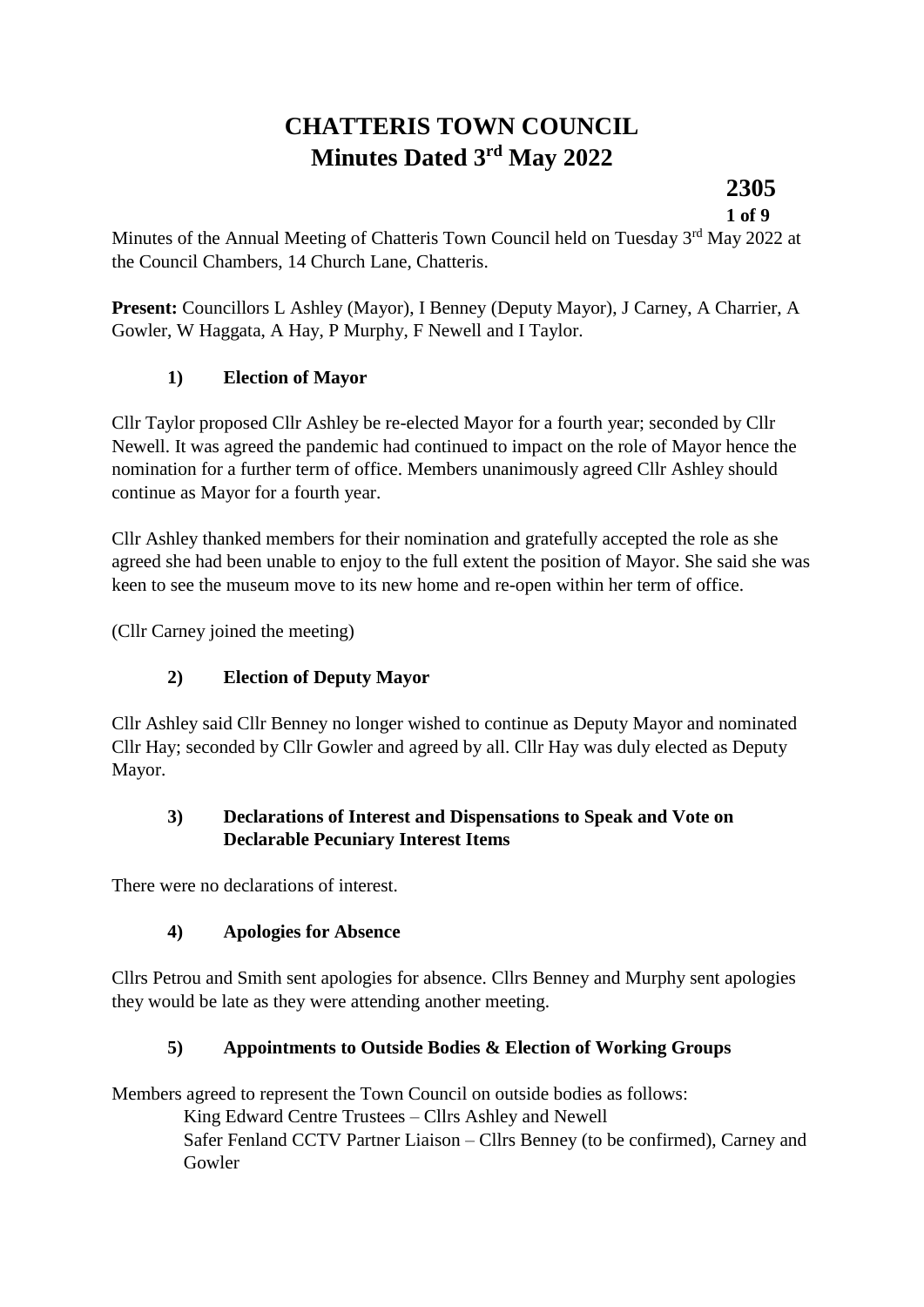**2 of 9** Red Tile Wind Farm Trust – Cllr Hay Chatteris In Bloom and Street Pride – Cllrs Murphy and Smith (to be confirmed) Isle of Ely Blind Society – Cllr Murphy (to be confirmed) Museum Trust – Cllrs Ashley, Hay and Newell Midsummer Festival – Cllrs Ashley and Charrier Transport Committee – Cllrs Haggata and Newell Feoffee Charity – Cllrs Newell and Smith (to be confirmed) Metalcraft Charity Fund – Cllr Hay (Cllr Smith as substitute)

**2306**

Cllr Carney said he was prepared to serve as a Feoffee Charity trustee if Cllr Smith was unable to continue.

Members also said they were willing to serve on the working groups as follows: Leisure and General Purposes: Cllrs Ashley, Benney, Carney, Charrier, Hay, Newell and Smith.

Planning: Cllrs Ashley, Carney, Gowler, Haggata, Newell and Smith.

### **6) To Approve Mayor's Allowance**

Members were reminded that at the January 2022 Council meeting Members had agreed the Mayors Allowance budget of £1,550 as part of the final 22/23 budget. At the May meeting it was required to confirm the previously agreed Mayor's budget for the newly elected Mayor.

#### **7) Open Forum**

There were no members of the public present. A representative of the press was welcomed to the meeting. It was agreed to move on to the next item on the agenda.

#### **8) Minutes of the Previous Meeting**

The minutes of the meeting held on  $5<sup>th</sup>$  April 2022 were agreed and signed by the Mayor as a correct record. Members had also received a copy of the draft minutes of the Annual Town Meeting for their perusal.

#### **9) Matters Arising from the Minutes**

Min 254) Youth Services: Youths of Fenland had confirmed the Wednesday youth sessions would start on the 27<sup>th</sup> April and promised to send in monthly reports. Connections Bus said they would be in touch when they were able to offer the youth bus during term time and said the summer holiday programme had spaces.

Min 258) Bus services: Cllr Hay said she was still waiting for information on the V2 bus service.

Min 258) High Street bench: It was reported that the bench in the High Street on Crown land had been removed for renovation. It was agreed to ask FDC if permission had ever been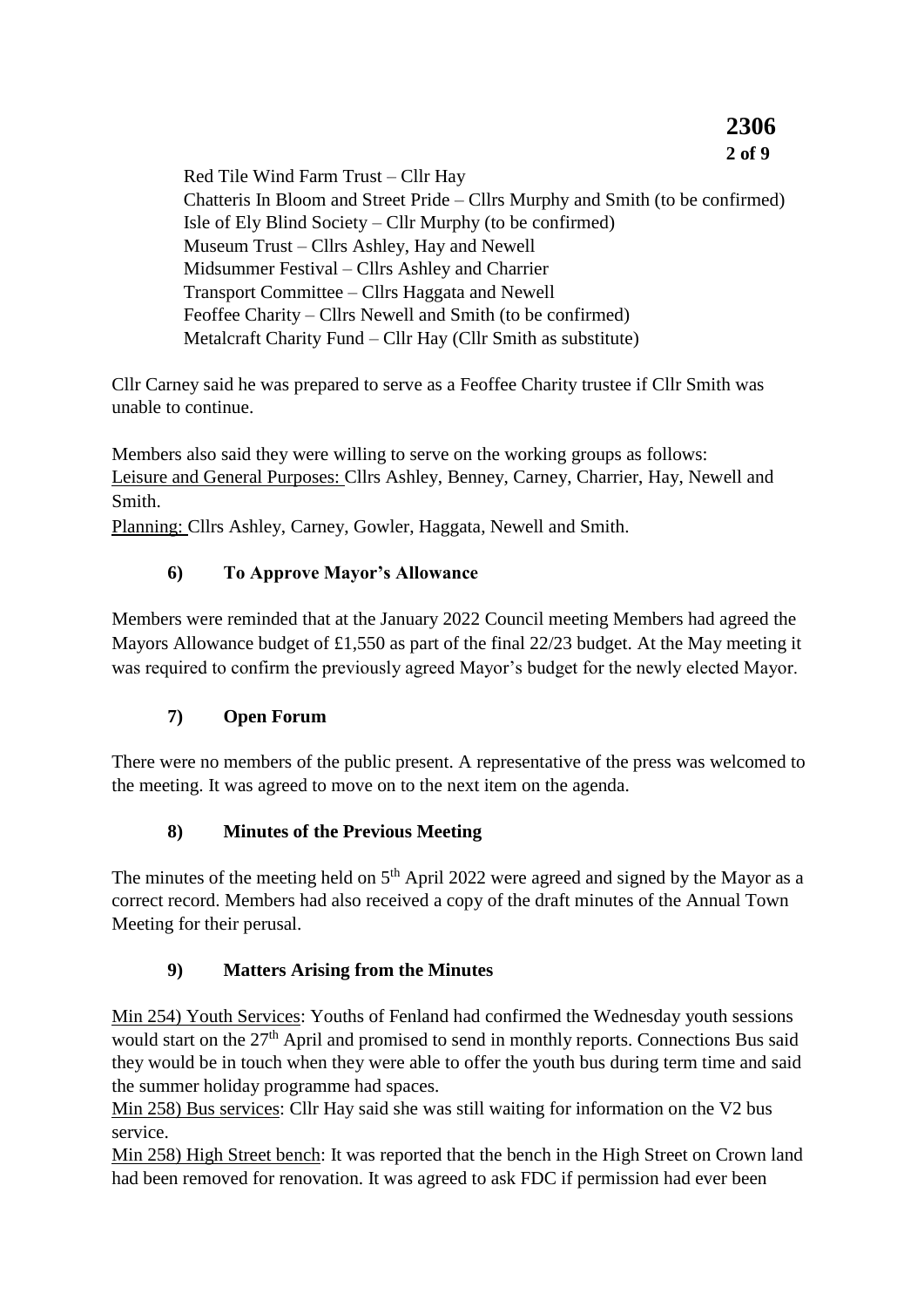# **2307**

#### **3 of 9**

sought for the bench and councillors were concerned that allowing such a bench could set a precedent.

Min 259) Annual Town Meeting: The meeting date had been moved to 28<sup>th</sup> April.

## **10) Police Matters**

Members had received the following report based on information received from the police in the past month:

## **"Local Police**

Invitation from the Police and Crime Commissioner, Darryl Preston, for councillors to join a virtual roundtable meeting. The meeting for Fenland and East Cambridgeshire will take place on Monday 27<sup>th</sup> June from 6pm to 7.30pm.

Email from the new chairman of Crimestoppers for Cambridgeshire, Mr Colin Dobbins, seeking volunteers to serve on a Crimestoppers committee for Fenland.

## **Neighbourhood Alert**

6/4/22: Information about the dangers of remote scams and how to protect yourself. 11/4/22: Notification that 14 officers from Cambridgeshire's Neighbourhood Support Team have been awarded with commendations for their contributions to the success of disrupting organised crime groups.

25 & 28/4/22: Latest update from Neighbourhood Watch and an invitation to complete an insights survey."

The Mayor said she had a police liaison meeting on the 5<sup>th</sup> May and would be raising several issues. Cllr Gowler asked her to mention the concerns about drug dealing in Huntingdon Road which were raised at the Annual Town Meeting.

Cllr Gowler said during the Annual Town Meeting he had called the police having witnessed youths jumping on the roof of the garages at the top of Horsegate Gardens. Cllr Hay said she had received complaints about the actions of youths in the area which included throwing stones on to the footpath. Those complaints had also been reported to the police by the Mayor.

Councillors discussed the parking problems in Burnsfield Street which had been raised on social media. Parking problems near Glebelands School were also mentioned and it was agreed civil parking enforcement was needed.

## **11) FDC, Street Scene, CCTV & Section 106 Updates**

Members had a copy of the FDC and Street Scene Updates (**copy attached**). The Mayor reported that the tap at the cemetery had been repaired and problems with dog fouling in Meeks Cemetery had been reported to the Street Scene officer. It was reported there was also problems with dog fouling near Glebelands School. (Cllr Murphy joined the meeting)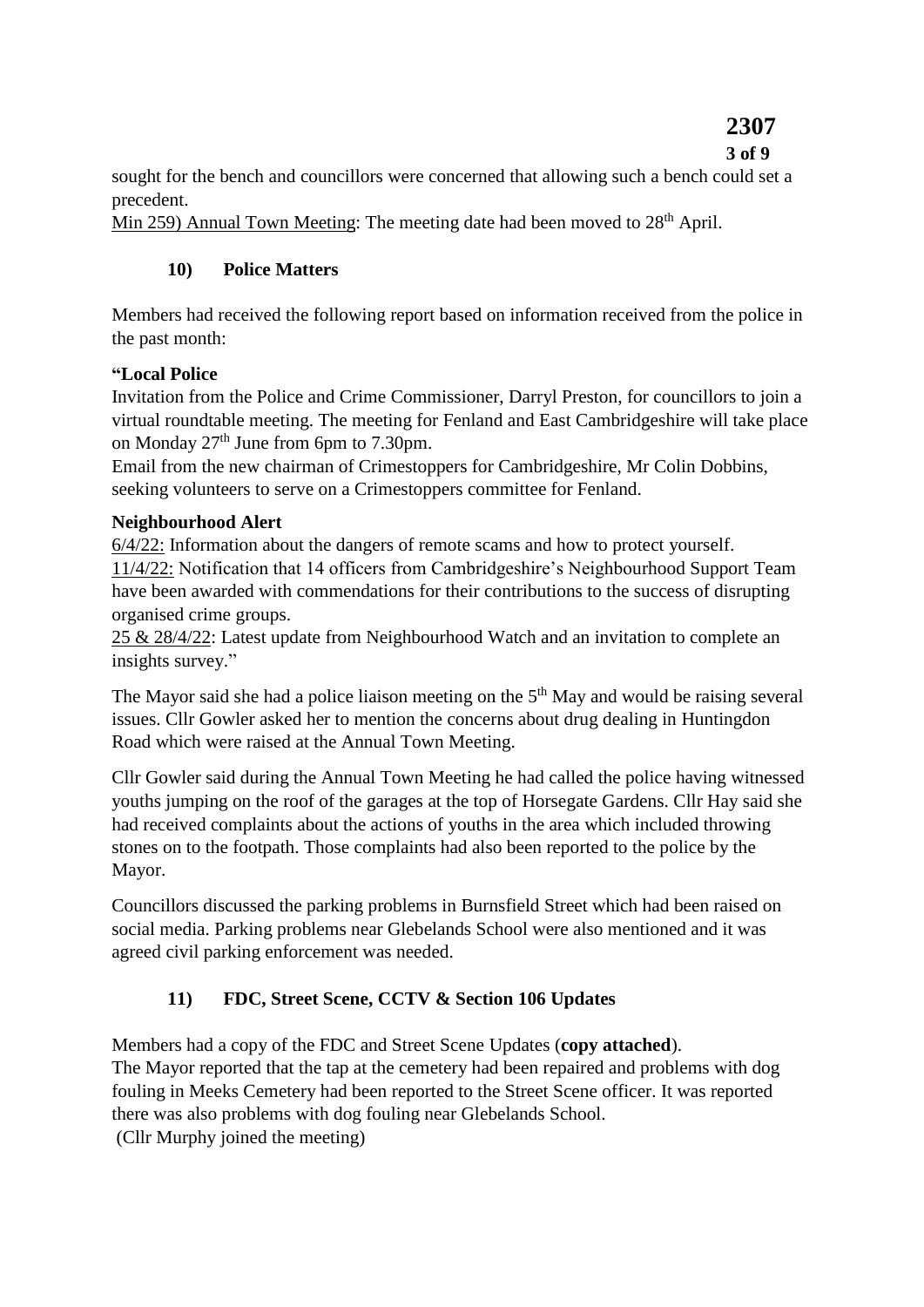## **12) Accounts for Payment**

It was **RESOLVED** that the payment of the following accounts be noted and approved: -

| <b>Barclays</b>              | Bank Charges Apr 22                                   | 8.50      |
|------------------------------|-------------------------------------------------------|-----------|
| R J Warren                   | <b>Gardening Services</b>                             | 883.64    |
| The Firefighters Charity     | Grant                                                 | 300.00    |
| Cambs CC                     | <b>Summer Reading Challenge Grant</b>                 | 350.00    |
| <b>Balfour Beatty</b>        | Xmas Lights electrical testing                        | 240.00    |
| <b>Citizens Advice Rural</b> | Face to Face service                                  | 1,374.48  |
| M Gillett                    | Materials & labour re: side door canopy &<br>painting | 95.75     |
| CfCorporate                  | Quarterly lease for photocopier                       | 247.20    |
| D Stimson                    | <b>Window Cleaner Council offices</b>                 | 180.00    |
| Alan Simpson                 | labour/materials re new tap at allotments             | 30.00     |
| <b>British Gas</b>           | <b>Electricity Bill</b>                               | 212.36    |
| Came & Company               | Museum Insurance                                      | 890.07    |
| Zen Internet                 | May-June Website                                      | 11.99     |
| Zen Internet                 | Apr-May Website                                       | 11.99     |
| Onecom                       | April Phone bill                                      | 75.40     |
| Running Imp                  | <b>Engraving for Trophies for Summer Festival</b>     | 3.46      |
| Clerk                        | Reim. Re: Trophies for Summer Festival                | 314.38    |
| C Day                        | Materials & Labour new door council offices           | 280.00    |
| Wave                         | LHS Allotments water bill                             | 120.27    |
| Wave                         | <b>RHS Allotments water bill</b>                      | 106.78    |
| Wave                         | Council offices water bill                            | 46.35     |
| Clerk                        | Payroll May                                           | 1,854.75  |
| <b>Financial Officer</b>     | Payroll May                                           | 1,336.01  |
| <b>HMRC</b>                  | Payroll May                                           | 1,079.82  |
| <b>Cambs Pensions</b>        | Payroll May                                           | 1,146.00  |
| <b>Clerk</b>                 | Reim. Zoom & Sundries re Summer Fest                  | 56.17     |
| <b>Financial Officer</b>     | Petty cash Reim.                                      | 42.28     |
| <b>Total</b>                 |                                                       | 11,297.65 |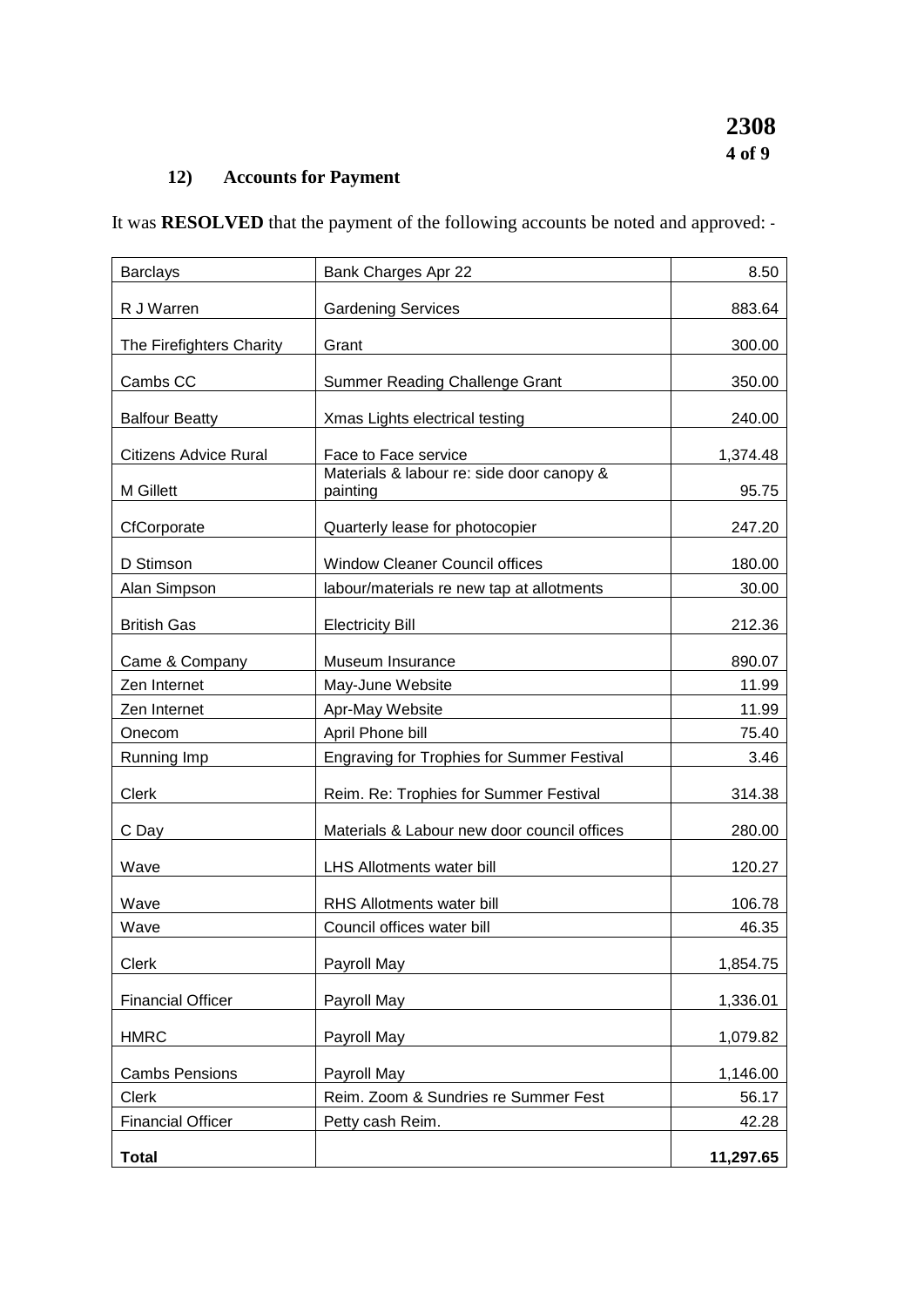## **2309**

#### **5 of 9**

#### **13) Consideration and Approval of Annual Governance Statement Part 1 (AGAR 2021/22)**

Members had before them Section 1 of the Agar 2021/22 Annual Governance Statement (**attached**).

The Financial Officer reminded Members that the Annual Governance Statement set out the assurances that Members were required to attest to in Section 1 of the AGAR 2021/22, together with qualification of each section to enable the Council to provide the required assurance over the signatures of the Mayor and the Clerk.

This was to be considered and approved in advance of the Accounting Statements (section 2 of the AGAR) and minuted accordingly. The paragraph numbers and the headings in bold corresponded to the individual parts of the Governance Statement contained in the 2021/22AGAR.

### It was **Resolved** that: -

The Annual Governance Statement as detailed be considered and approved by the Members as a whole for signature by the Mayor and the Clerk prior to the approval of the Accounting Statements.

#### **14) Approval of the Accounting Statements (Section 2 Agar 2021/22) and the Annual Return with amendments**

#### **[1] Introduction**

Members had before them the Annual Return report and Accounting Statements (Section 2 of Annual Governance and Accountability Return for 2021/22) for Member's consideration and approval.

The Accounting Statements required approval after the Annual Governance Statement had been approved and both to be minuted accordingly.

## **[2] Type of Audit**

Members were informed that the Council's accounts for 2021/22 attracted an Intermediate Level 4 Review audit as the total income & the total expenditure for 2021/22 exceeded £200,000.

## **[3] Annual Governance (See Separately under Agenda Item No 13)**

This was considered and approved in advance of the Accounting Statements.

## **[4] The Accounting Statements (Section 2 of the AGAR 2021/22)**

Members were advised that Financial Officer was required to certify and sign the document in advance of the Council meeting. The Mayor was required to sign the document after approval by Council. As required the Accounting Statement was approved after the approval of the Annual Governance Statement. The minute reference has been recorded for both accordingly.

#### **[5] Statement of Accounts**

## **The detailed Statement of Accounts was enclosed (Balance Sheet).**

Members were asked to consider approval of the reports, balance sheet, and bank reconciliation as detailed in the Annual Return.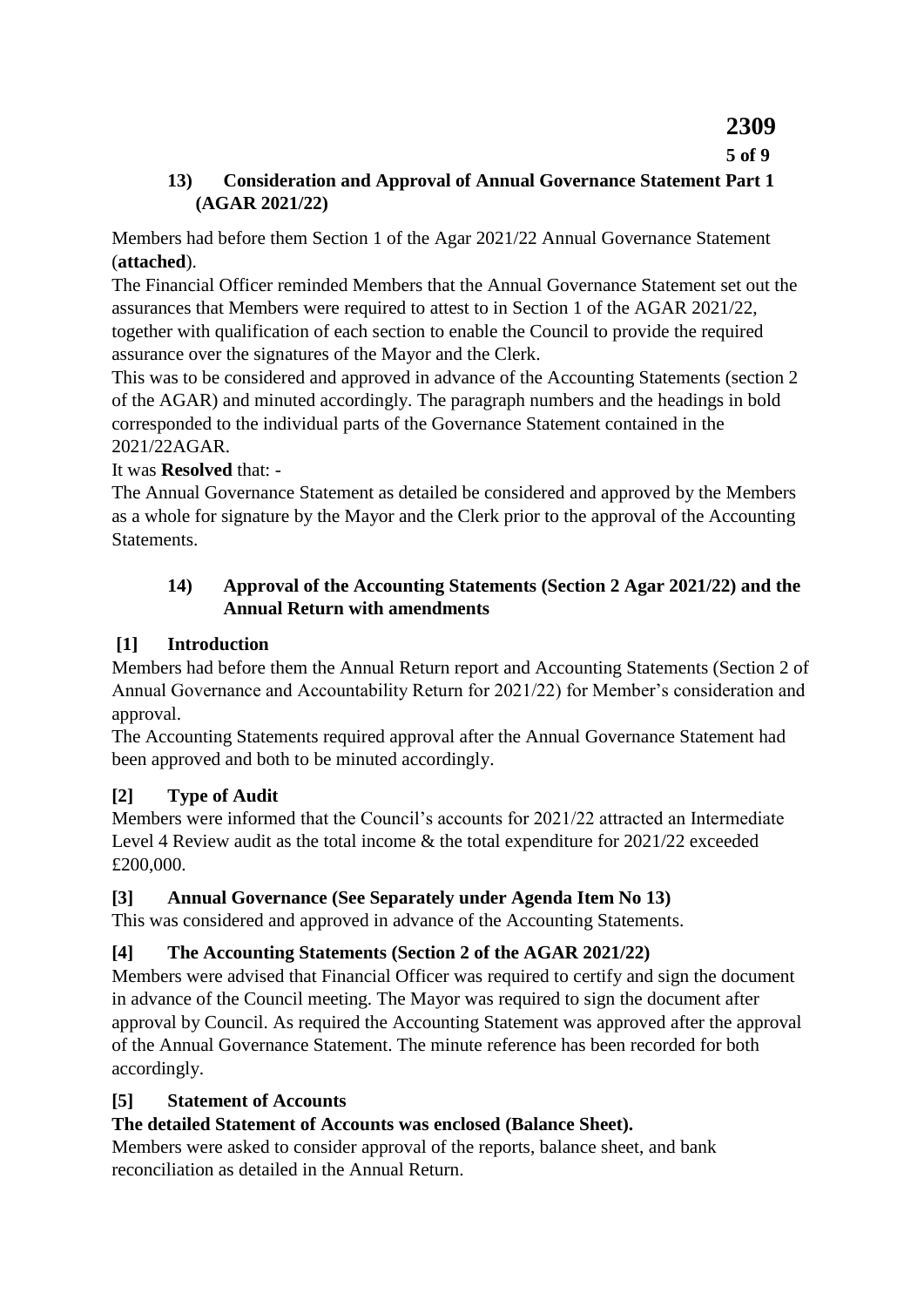#### **[6]** It was **Resolved** that: -

**[i]** The Accounting Statements (Section 2 of the AGAR 2021/22) certified by the Financial Officer and endorsed by the Mayor be approved.

**ii]** The detailed accounts, bank reconciliation and analyses of the Annual Return for 2021/22, as submitted be noted and approved.

(Cllr Benney joined the meeting)

### **15) Planning**

Cllr Haggata (Chairman) presented the minutes of the Planning Working Group meeting held on Tuesday 26th April 2022 (**copy attached**). (Cllrs Benney and Murphy declared an interest as members of FDC's planning committee).

Members ratified the group's recommendations on applications a) to d) and f), considered one further application and heard more information about plan e).

It was agreed to return the planning applications to Fenland District Council marked as follows:

- a) Support
- b) Support
- c) Revision Noted
- d) Support
- e) Support the roller shutters as essential for security but would prefer to see a different form of cladding.
- f) Support
- g) Noted

## **16) Growing Fenland Project Update**

There was little further to report as information was still required from the seller of the freehold for 2 Park Street before the sale could be completed but there did appear to be movement with an application received at land registry.

The good news was that Listed Building consent had been granted for 2 Park Street, albeit with many conditions.

Cllr Benney said the architect was still awaiting a decision notice for 14 Church Lane. The Clerk said she had submitted the requested unilateral agreement several weeks ago but had heard nothing since. Cllr Benney agreed to follow this up.

## **17) To Agree Meeting Dates**

The following dates were agreed upon for full council meetings in 2022/23:

Tuesdays 3<sup>rd</sup> May, 7<sup>th</sup> June, 5<sup>th</sup> July, 2<sup>nd</sup> August, 6<sup>th</sup> September, 4<sup>th</sup> October, 1<sup>st</sup> November, 6<sup>th</sup> December 2022,  $3^{\text{rd}}$  January,  $7^{\text{th}}$  February,  $7^{\text{th}}$  March and  $4^{\text{th}}$  April 2023.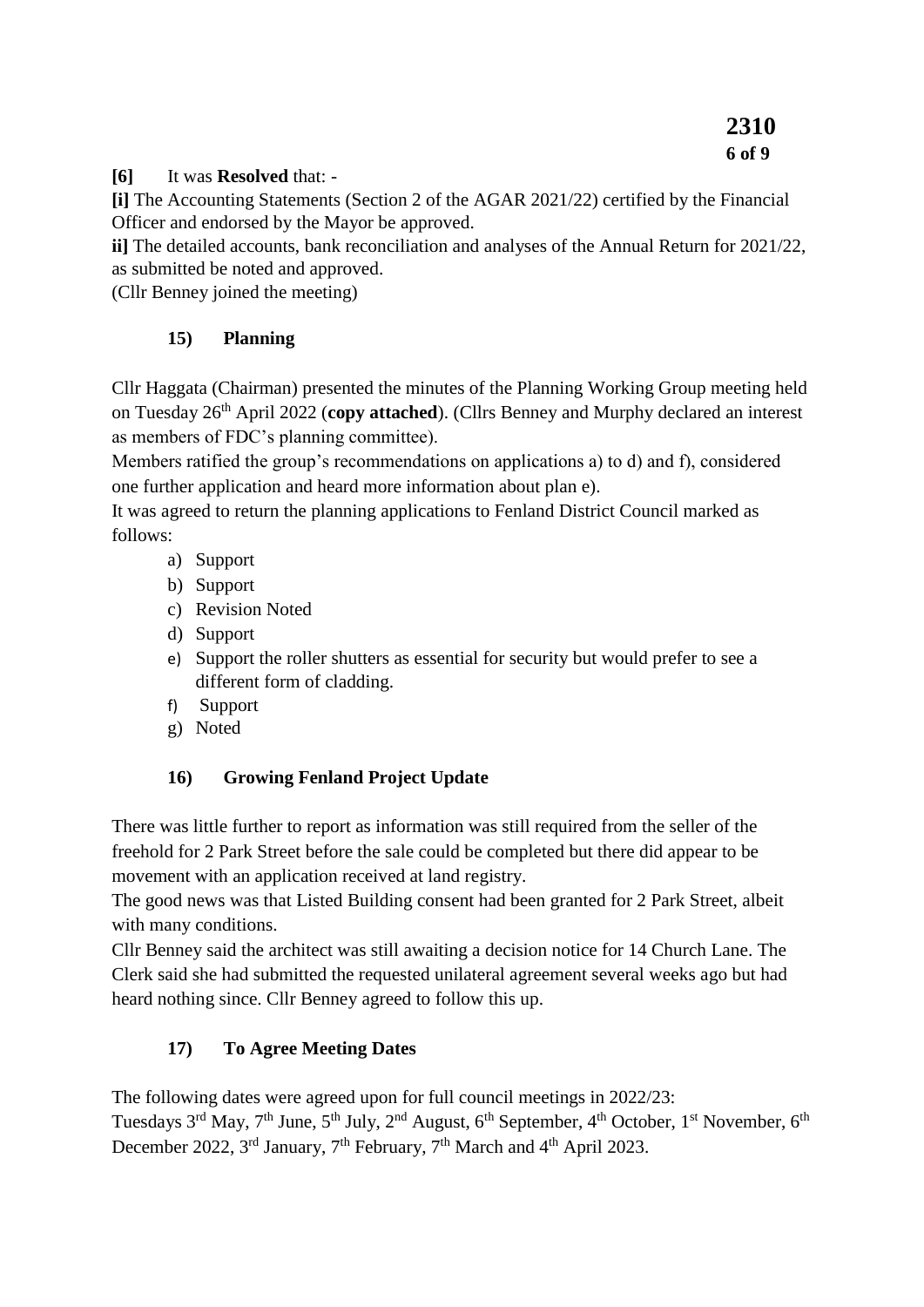### **17) Leisure and General Purposes Working Group Report & Recommendations**

The Vice-Chairman of the group, Cllr Charrier, presented the minutes of the Leisure and General Purposes Working Group meeting held on Tuesday 19<sup>th</sup> April 2022 (**copy attached**).

L86) FACT Bus services: Cllr Charrier asked for comments on the ideas she put forward for possible bus services (Cllr Carney declared an interest). Councillors asked if the bus service to Cambridge would be monthly or if it would only be when there were special events on. Cllr Charrier confirmed the idea was to run it monthly but to hopefully capture the main events which could be publicised. Cllr Haggata said it would be good if the bus could run in the evenings so it could be used for theatre trips, etc. and it was also suggested it would be helpful if the bus picked people up from Manea train station. It was agreed this would be the last idea put forward and if it did not work the money for the bus should go back to Tesco's. L84) Old Railway Line Walk: The walk planned for the  $8<sup>th</sup>$  May had been cancelled as Somersham had not been in contact. It was hoped it might be possible to arrange a walk on a different date. Cllr Hay suggested approaching the new administration at Somersham after the elections.

### **18) War Memorial Railings E-mail**

The secretary of Chatteris RBL had e-mailed to say the group had discussed the state of the railings around the war memorial and had decided they were in desperate need of smartening up, with a re-paint as the bare minimum. The e-mail queried if FDC were responsible for the general maintenance of the war memorial and asked the Town Council to enquire if the work could be carried out. The RBL were also making enquiries but would need additional funding.

Cllr Murphy said he would make enquiries at FDC and the Financial Officer said there was a small sum of money left in the Renaissance Fund which could possibly be re-directed to the project.

#### **19) Traffic Issues**

Transport Strategy: Notification had been received from the County Council that parish/town councils would shortly be consulted on draft transport strategies for Fenland and Huntingdonshire and Cambridgeshire's Active Transport strategy.

Traffic Orders: Notification had been received of temporary traffic order applications to:

a) close the A141 Fenland Way between 8pm and 6am from  $6<sup>th</sup>$  to  $9<sup>th</sup>$  June for road repairs;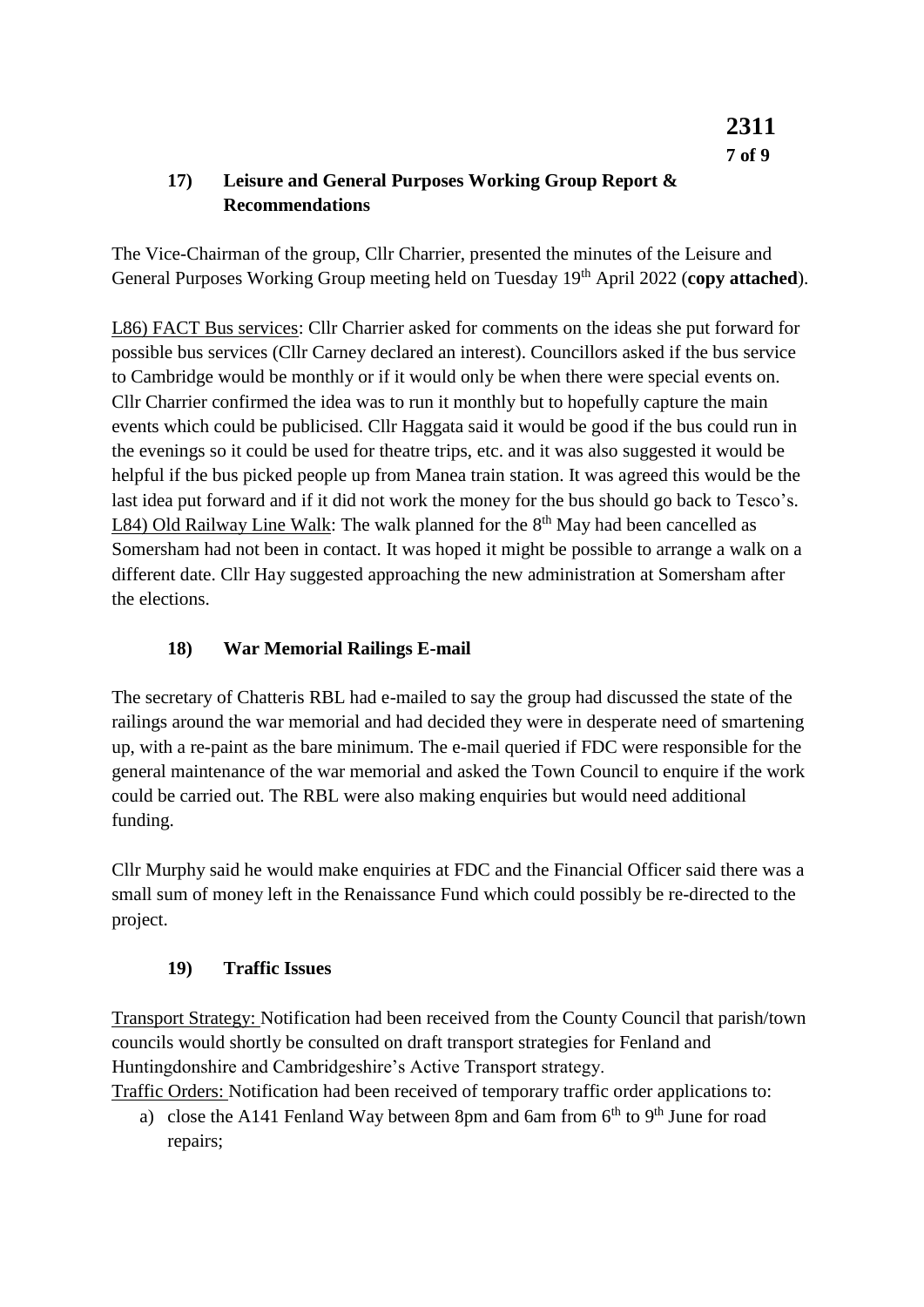# **2312**

#### **8 of 9**

b) close London Road just north of Westbourne Road  $24/7$  from  $26<sup>th</sup>$  to  $28<sup>th</sup>$  July for a new connection.

Diversions were planned for both routes.

In addition the temporary order to close Stocking Drove for new water connection works between the  $9<sup>th</sup>$  and  $11<sup>th</sup>$  May had been granted.

Road Re-Surfacing Works: The Clerk had been notified that residents of Windsor Close, Green Park, Burnsfield Street, Fairview Gardens, Crescent, Avenue and Drive would receive letters about road repairs just before works began,

Exhibition: Information received about of an online virtual exhibition room to provide information about the Ouse Washes Middle Level Barrier bank raising works.

Reports: The latest Highways events diary had been received, as had the IHMC incident report for March (which included the offer of training for councillors on how to use the one.network map) and information about planned roadworks and events in Chatteris in April and May.

Viaduct: Members were reminded the Mepal viaduct would close for repairs on three weekends in May. Cllr Carney said buses would be diverted and there would be a new timetable.

### **20) Correspondence**

Members had received the list of correspondence received since the last meeting (**copy attached**).

Cllr Benney had sent an email requesting a discussion on funding the upcoming parish poll which had been demanded by 31 people at the Annual Town Meeting.

The Financial Officer confirmed there was no budget for a poll, only for an election. In 2019 the Council paid £7,034.03 for an election on two wards and that had been a shared cost with FDC. It had been claimed in the press that the Council had suggested the cost of the poll would be £13,500 but that figure had been put forward by a member of the public. It was impossible to calculate the cost but the Clerk pointed out there would be the cost of hiring polling stations, manning stations, ballot papers, etc. FDC were responsible for organising the poll but would bill the Town Council.

It had been suggested on social media that the Council should have budgeted for a poll but Cllr Newell confirmed that in all her time as a councillor (over 40 years) there had never been a poll and the Clerk pointed out it was impossible to budget when you had no idea of the likely cost.

Councillors discussed various ways to cover the costs of the poll. They considered cutting grants to organisations such as Chatteris Christmas Lights, Chatteris In Bloom and the King Edward Centre but decided this was unfair as it could jeopardise the organisations and would impact on all the volunteers who worked so hard to make Chatteris a good place to live.